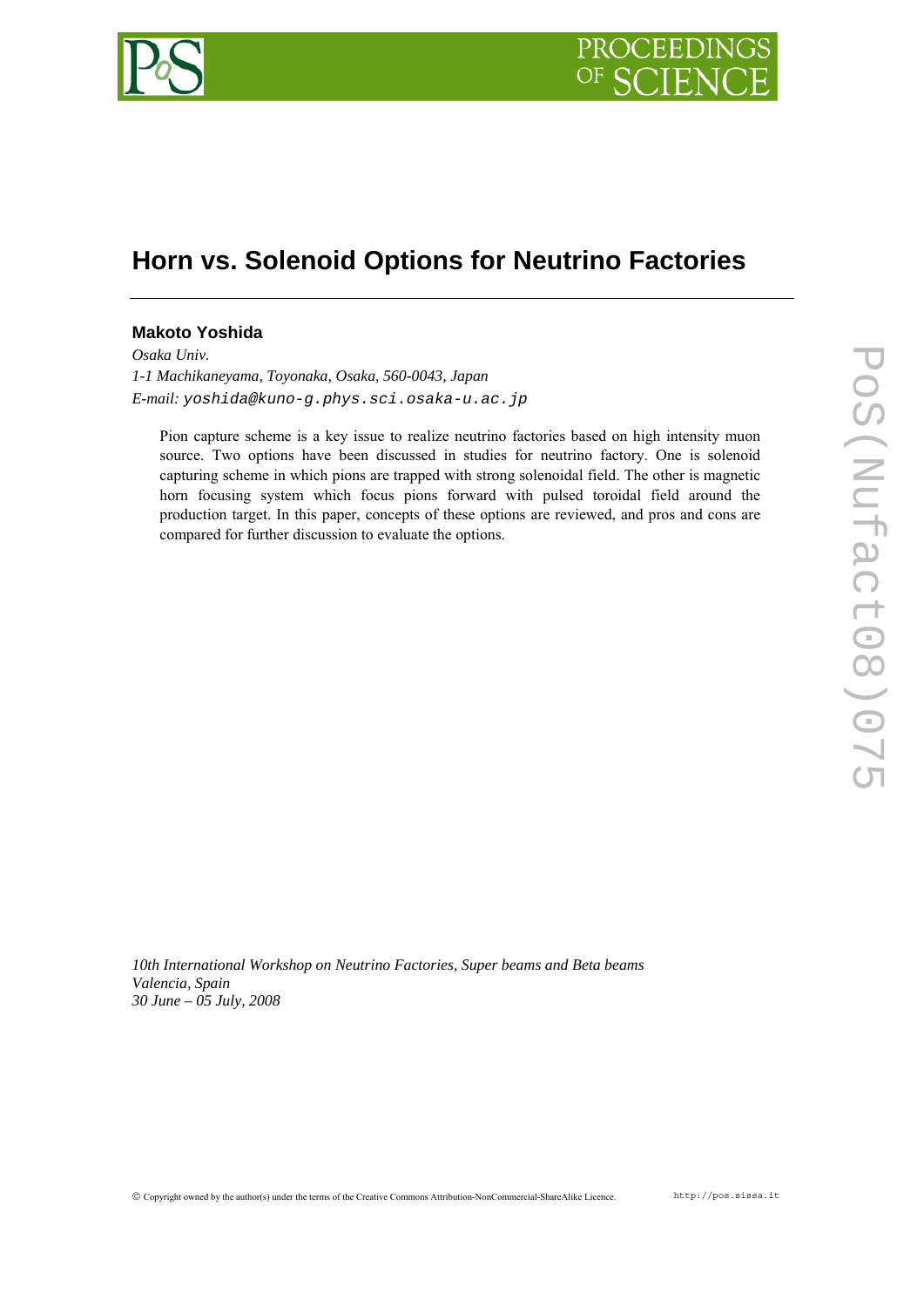## **1. Introduction**

In neutrino factories, neutrinos are generated from decay of accelerated muons. To inject muons in accelerators, muon beam should be focused in small radius and small divergence. Relatively low-energy pions, less than 1 GeV, is preferred to be collected to produce muons with momentum of 0.2 GeV/c for better ionization cooling. For super-beam experiments, magnetic horns are employed to collect and focus pions from production target. Horns are capable to focus forward-emitted pions from point to parallel. In a muon-to-electron conversion experiment, negative-charged muons have to stop in a thin foil. Muons with the momentum of less than 0.1 GeV/c is necessary at the stopping foil, while high energy muons should be suppressed to avoid background electrons against the rare decay search.

# **2 Solenoid options**

#### **2.1 Solenoid in neutrino factories**

The solenoid system for neutrino factories has been considered in the US studies [1,2] and the study in Japan [3]. The US study shows a conceptual design of the capture solenoid system with the following specifications. The magnetic field at the production target reaches 20 Tesla by combining superconducting coil and normal conducting coil surrounding the target. The inner bore at the target is 15 cm. Then, pions with the transverse momentum of up to 0.45 GeV/c can be captured. Magnetic field is decreased gradually down to 1.75 Tesla in the decay solenoid with the inner bore of 60 cm. The field is tapered in 6 m.

#### **2.2 Solenoid in mu-e conversion experiments**

The solenoid capture system will be used in mu-e conversion experiments proposed in Japan [7] and US [8]. The experiments need low-energy pions and suppressed high-energy portion. Therefore the capture system collect backward emitted pions, which momentum have a peak around at 0.1 GeV/c. The maximum magnetic field is designed to be 5 Tesla in the capture solenoid. Proton beam escaping forward will be absorbed at the beam dump far from the solenoid. Solenoid system for neutrino factories could be used with low-energy proton beam at the early stage.

# **3 Horn options**

### **3.1 Horns in neutrino factories**

Horn capture system for neutrino factories has been discussed in the European neutrino factory studies [4]. The horn system is designed to be operated with pulsed current of 300 kA on the internal horn and 600 kA on the external horn. The internal horn has inner bore of 8 cm and the production target is embedded.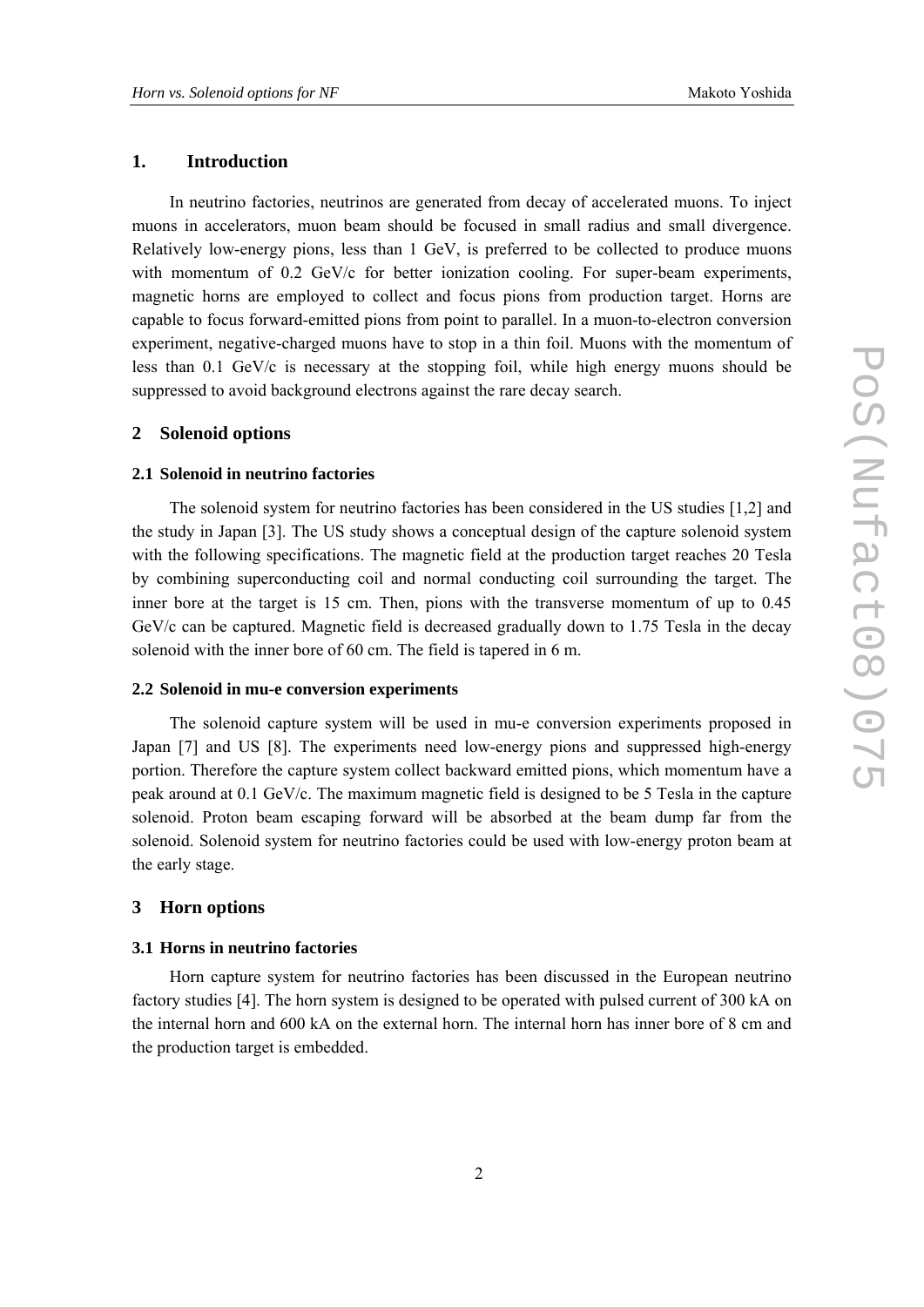#### **3.2 Horns in K2K**

Horns have been used in the neutrino experiments to produce neutrinos from pion decays by focusing pions emitted forward and injecting them into decay volume. Double horn system was used in the K2K experiment. Pulsed current of 250 kA was loaded in 2.5 msec with 2.2 sec cycle. The horn body is made of aluminum alloy conductor. The production target with diameter of 3 cm made of aluminum is embedded in the first horn. The system has been successfully operated over one year, i.e.  $10^7$  pulses.

#### **4 Comparison between horns and solenoid options**

#### **4.1 Muon yields**

Muon yields in various studies using horn and solenoid capture systems are summarized in Ref.[6]. The US study-2a[1] shows a capability to obtain yields of 0.8 muons or pions for one 25-GeV proton on target. The CERN study[5] discuss about the horn system and estimate the yields of 0.022 muons or pions for a 2.2-GeV proton on target, while the solenoid is estimated to collect 0.037 muons or pions by the simulation with the same condition as in the horn case. The CERN study indicates that better yields can be achieved by making the inner conductor be thinner or by increasing operation current to 400 kA, although discussion on the strength of the conductor could become more severe.

The solenoid can capture both positive- and negative-charged pions, and can transport all of them to consequent accelerator, while the horn magnet focuses single-sign pions only. Reversed current should be loaded when we obtain muons with opposite sign.

#### **4.2 Radiation dose and Life time**

Horn focuses pions forward in parallel and inject them into consequent solenoids. The proton beam dump could be located outside the solenoid system, if proton beam can be extracted from the horn magnet. In the case, the gap between horn magnet and decay solenoid should be enough large. On the other hand, in solenoid capturing, it is difficult to extract proton beam off the solenoid. Therefore, all the beam energy should be absorbed inside the solenoid bore. Mercury pool inside solenoid magnet bore is designed as the beam dump. Mercury is injected in target region to act as pion production target, and then is stored in the solenoid.

For high power proton beam, radiation dose on the solenoid system is an issue. Portion of beam power deposited in the target cell is estimated to be 70%. For 1 MW proton beam, 0.6 MW will be loaded on the inner shielding, and 40 kW is deposited in the coaxial shield around the target. The peak dose rate is 10 W/g, i.e.  $10^{11}$  Gy for one year operation. Life of the inner shielding is estimated to be 5 years due to high radiation dose by 1 MW proton beam power. Radiation dose on the superconducting coil is 6 MGy corresponding to its life of 16 years. In the horn capturing scheme, radiation shield can not be inserted in the horn around the production target to avoid absorption of produced pions, in principle. Life time of horn magnets is limited by yield strength after severe vibration by pulsed current.